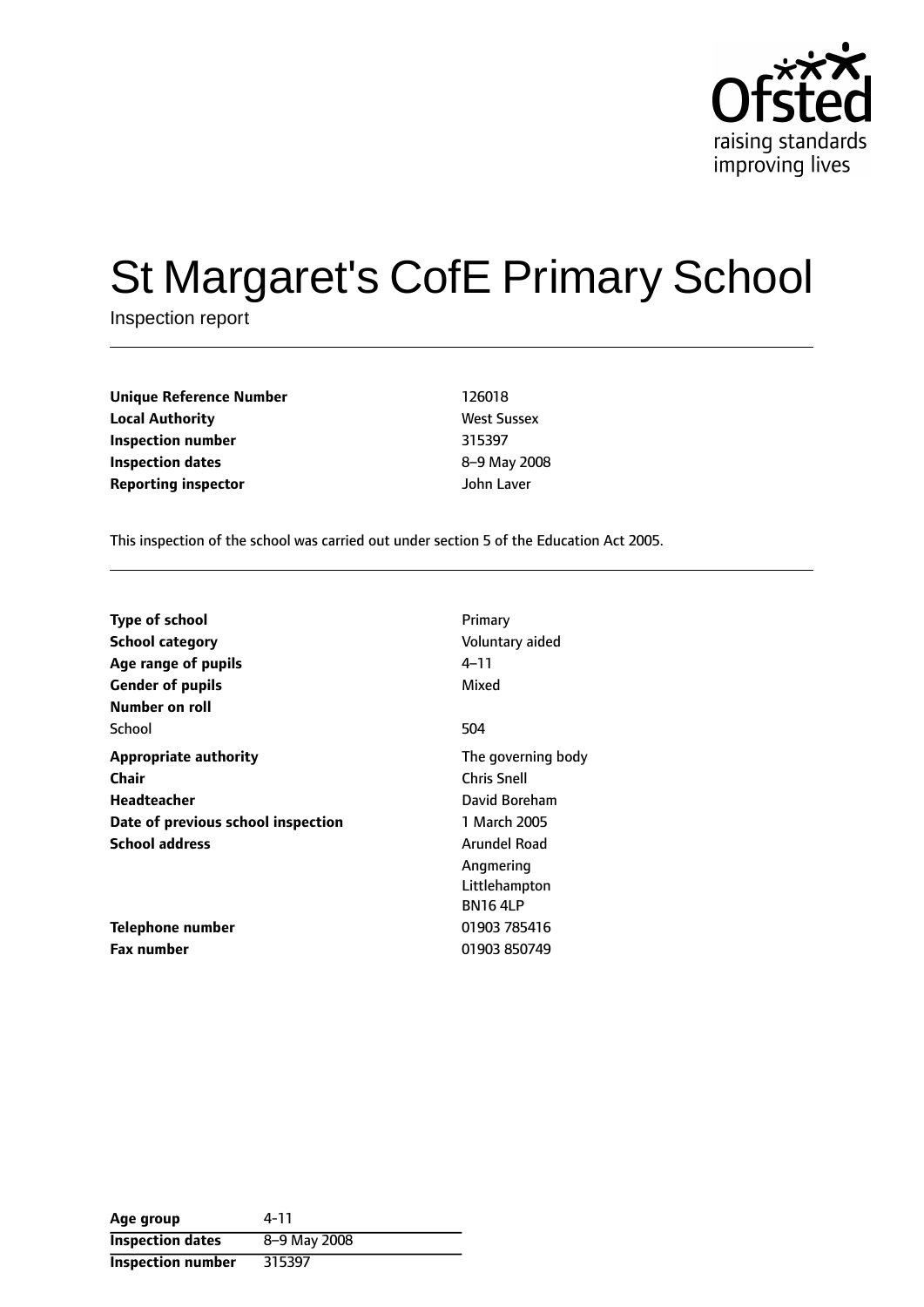.

© Crown copyright 2008

#### Website: www.ofsted.gov.uk

This document may be reproduced in whole or in part for non-commercial educational purposes, provided that the information quoted is reproduced without adaptation and the source and date of publication are stated.

Further copies of this report are obtainable from the school. Under the Education Act 2005, the school must provide a copy of this report free of charge to certain categories of people. A charge not exceeding the full cost of reproduction may be made for any other copies supplied.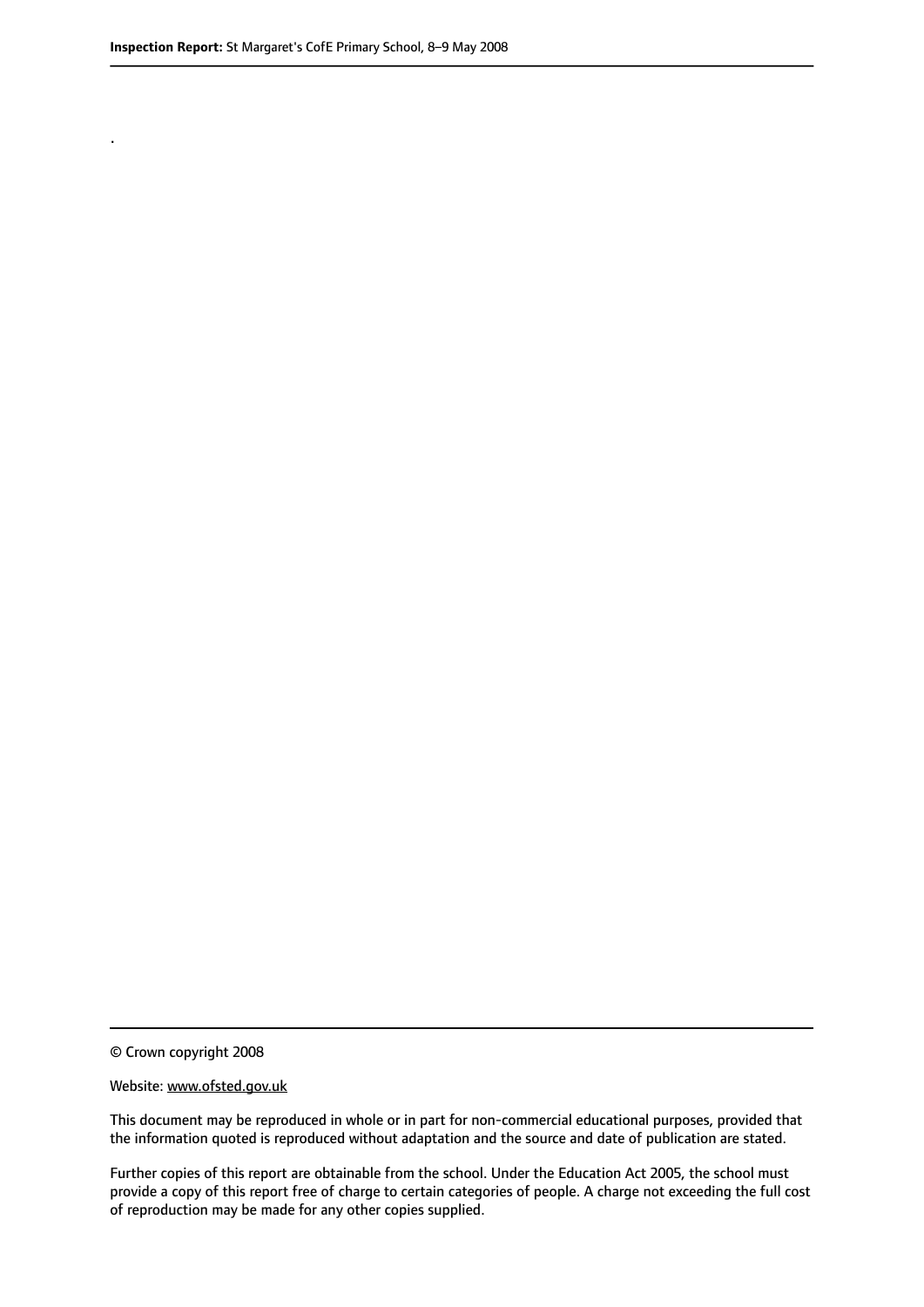# **Introduction**

The inspection was carried out by three Additional Inspectors.

## **Description of the school**

St Margaret's is a much larger than average school, with pupil numbers doubling in recent years. The proportion of pupils eligible for free school meals and the proportion from minority ethnic groups are both well below average. The minority of pupils with special needs covers a range of learning and emotional difficulties as well as various disabilities.

## **Key for inspection grades**

| Grade 1 | Outstanding  |
|---------|--------------|
| Grade 2 | Good         |
| Grade 3 | Satisfactory |
| Grade 4 | Inadequate   |
|         |              |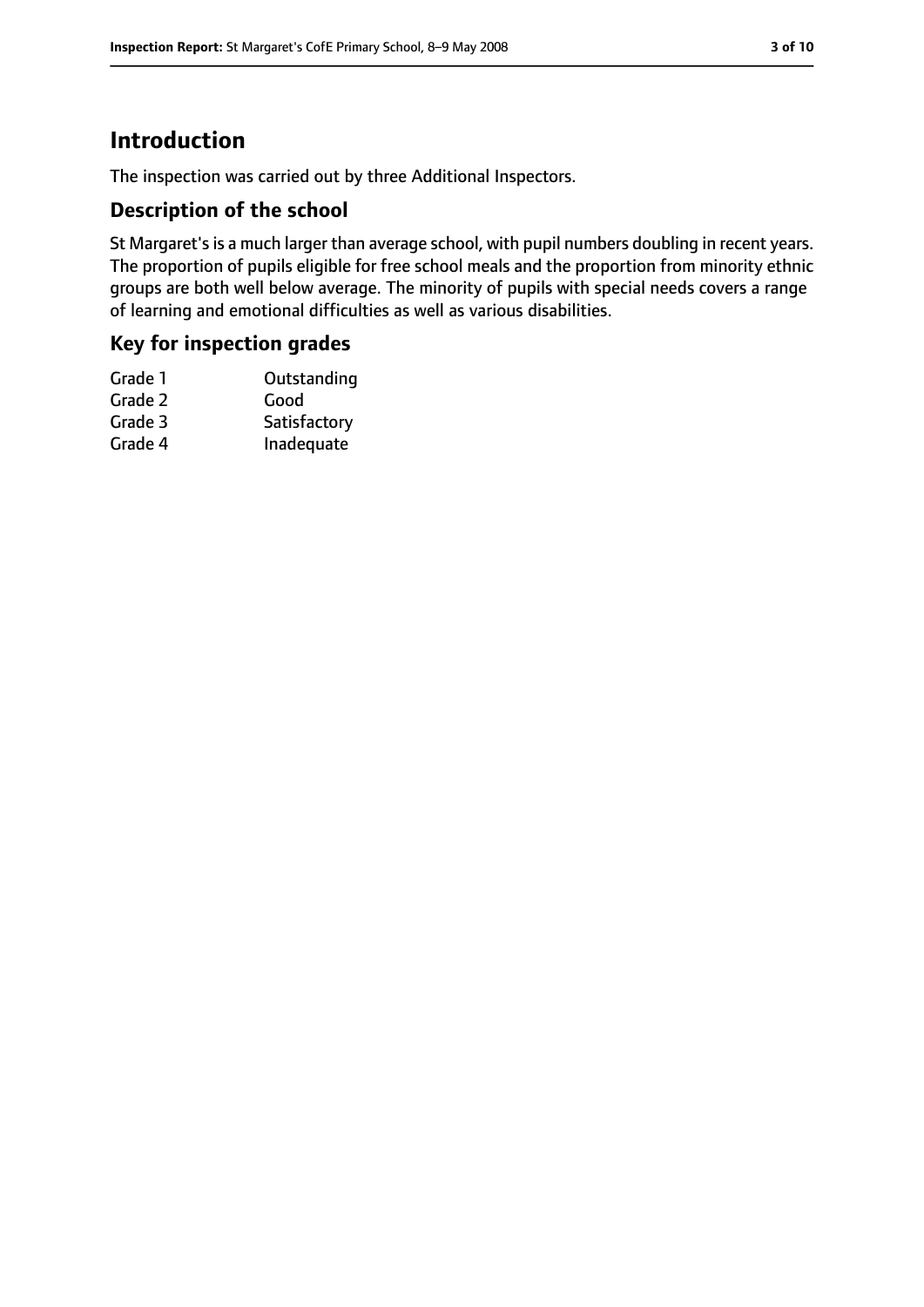# **Overall effectiveness of the school**

#### **Grade: 2**

St Margaret's offers a good standard of education. It is on an upward path, with pupils achieving well academically and developing a range of personal qualities which prepare them very well for the next stage of education. The great majority of parents understandably enthuse about the school, and the following comments are typical: 'My children are valued as learners and as children, and I appreciate all the hard work that the school does' and 'I cannot think of a single negative comment about St Margaret's. My son absolutely loves it.' Young children get a very good start in the Foundation Stage, and then join Year 1 with standards that are above national expectations. In recent years, pupils from five years old upwards have consistently achieved well, although test results show that progress has been more rapid amongst younger rather than older pupils. This has been principally because some boys have not achieved as well in literacy as in other core skills, although results have been above average. The school has worked hard to address this area of relative underachievement, adopting learning strategies that use a wider range of reading and writing resources and more specialist support for lower attainers. The success of these strategies is reflected in the fact that the previous gap in attainment between boys and girls is narrowing. Personal development is good. Pupils enjoy coming to school, and most have a positive attitude towards learning. They also have an outstanding sense of community responsibility. Behaviour is good overall, although a minority of parents have concerns about pupil misbehaviour, generally outside of lessons. Pupils are also enthusiastic about the excellent curriculum. This is notable for the very high take-up of activities such as sports clubs, and the emphasis given to music, languages and an integrated approach towards teaching topics. This approach encourages pupils to make connections between different subjects and also gives them more opportunities to refine skills in writing and information and communication technology (ICT). Teachers manage pupils well, often in large classes. Teachers also make good use of support staff to boost the progress of pupils with learning difficulties. The best lessons make learning exciting and 'fun', with briskly paced activities that engage pupils. This was seen in a lesson in which younger pupils enthusiastically shared 'interesting' vocabulary about the weather. In lessons that are satisfactory rather than good, children are less enthusiastic, and comment that they spend too long on a particular activity. The use of assessment in lessons and the quality of marking are inconsistent, so that pupils are not always clear about how best to improve their work. Support for pupils' academic progress is therefore less strong than other aspects of care and guidance. Care for other needs is a strength, and there is excellent provision in particular for pupils with learning and physical disabilities, who are able to access the curriculum and progress well. Inclusion of all pupils so that all achieve equally well is one of the great successes of the school, as both pupils and parents recognise, although a small minority of parents have some concerns about the large size of classes. The personal leadership of the headteacher is outstanding. His experience and expertise are greatly valued both in and beyond the school. He has developed, and continues to develop, leadership and management teams which work to ensure that all staff feel that they have a strong stake in the school. Consequently they respond well to challenges such as producing detailed reviews of various subject areas and other aspects of the school's performance. Accurate monitoring and evaluation feed into appropriate planning. This enables the school to sustain good progress and build on existing strengths such as parental support, stable staff and positive pupil attitudes, so that an already successful school has a good capacity to improve further.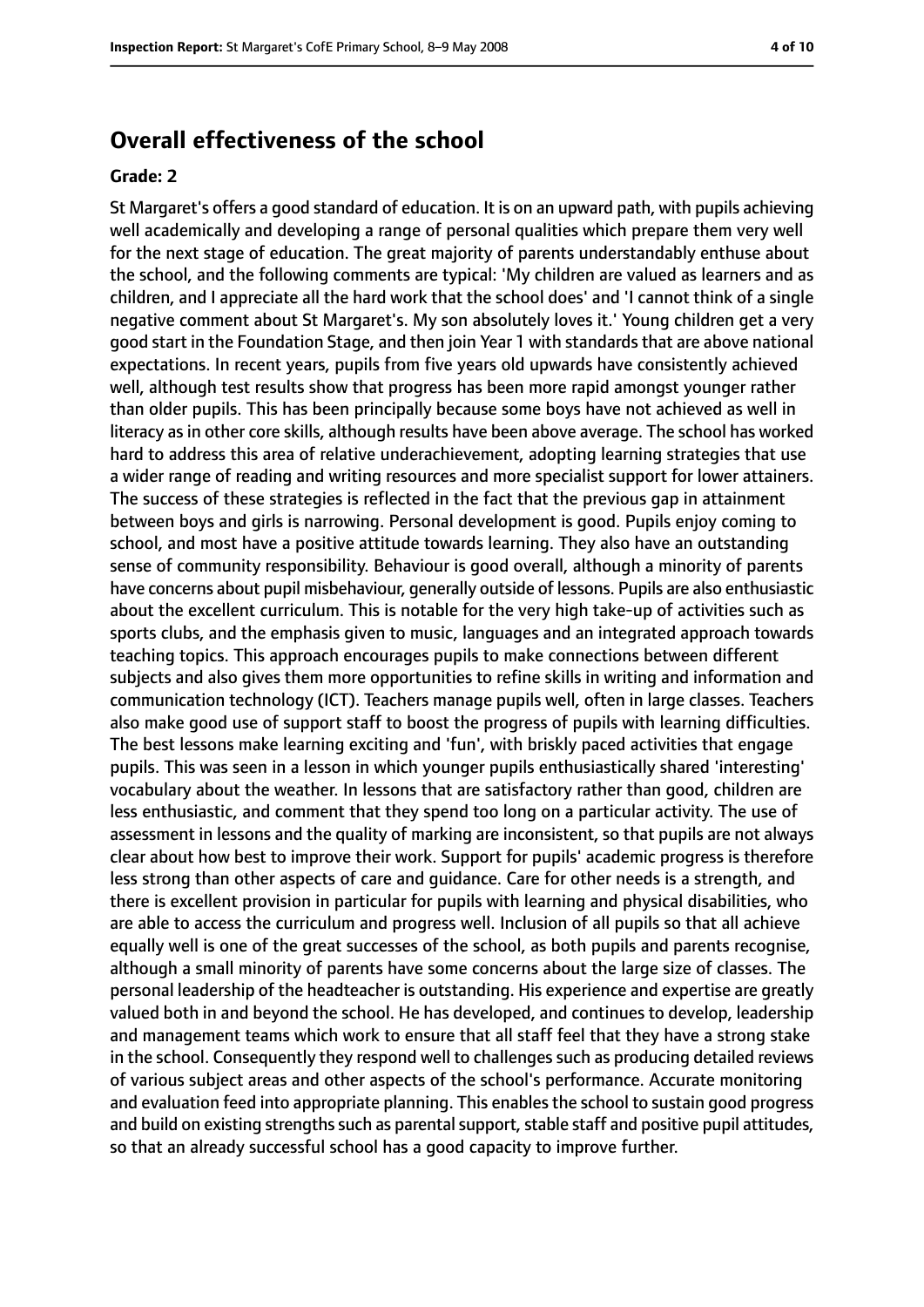# **Effectiveness of the Foundation Stage**

#### **Grade: 2**

Provision in the Foundation Stage is good. Children currently make good progress and develop a range of skills and knowledge beyond the expected levels for their age by the time they begin Year 1. Individual child profiles clearly demonstrate the standards achieved as a result of good teaching. The Foundation Stage is well led, and good relationships are carefully fostered with parents, support agencies and other staff. Although enthusiastic staff ensure that children develop both independent and collaborative learning skills, the balance between teacher-led and child-initiated activities is sometimes geared too much towards the former.

# **What the school should do to improve further**

- Improve assessment in lessons, including marking and the use of targets, to enable all pupils to understand clearly how they can improve their work.
- Ensure that the best teaching practice is spread more consistently throughout the school, in order to further improve pupils' achievement.

# **Achievement and standards**

#### **Grade: 2**

Pupils join the school with average standards and reach above average standards by the time they leave at the age of 11. All groups of pupils, from the most able to the least able, achieve well. Pupils with learning difficulties and disabilities benefit from excellent support, both within their regular lessons and when receiving extra help in improving basic skills in literacy and numeracy. The school has focused particularly on developing strategies to improve the achievement of boys in English, for example introducing a wider range of reading books and encouraging a range of writing in various subjects across the curriculum. This has succeeded in narrowing the gap in achievement between boys and girls. There have also been improvements in science and ICT since the previous inspection. The school is on track in the current year to meet challenging targets.

# **Personal development and well-being**

#### **Grade: 2**

Pupils' spiritual, moral, social and cultural development is outstanding. Strengths include the relationships between pupils when working together, the spiritual awareness developed in assemblies and in creative work in lessons, and the effort taken to develop cultural awareness through activities such as themed learning weeks. Pupils' positive attitudes are reflected in improving attendance and the very high take-up of out-of-class activities such as sports. A strong programme of personal, moral and health education has helped to develop attitudes that contribute to a well ordered, friendly school. There is a strong awareness of the importance of a healthy lifestyle and pupils make an outstanding contribution to the community. There is a real enthusiasm amongst pupils for helping each other, representing their peers on the school council, and contributing to charities in the wider community. High standards prepare pupils well for the next stage of education.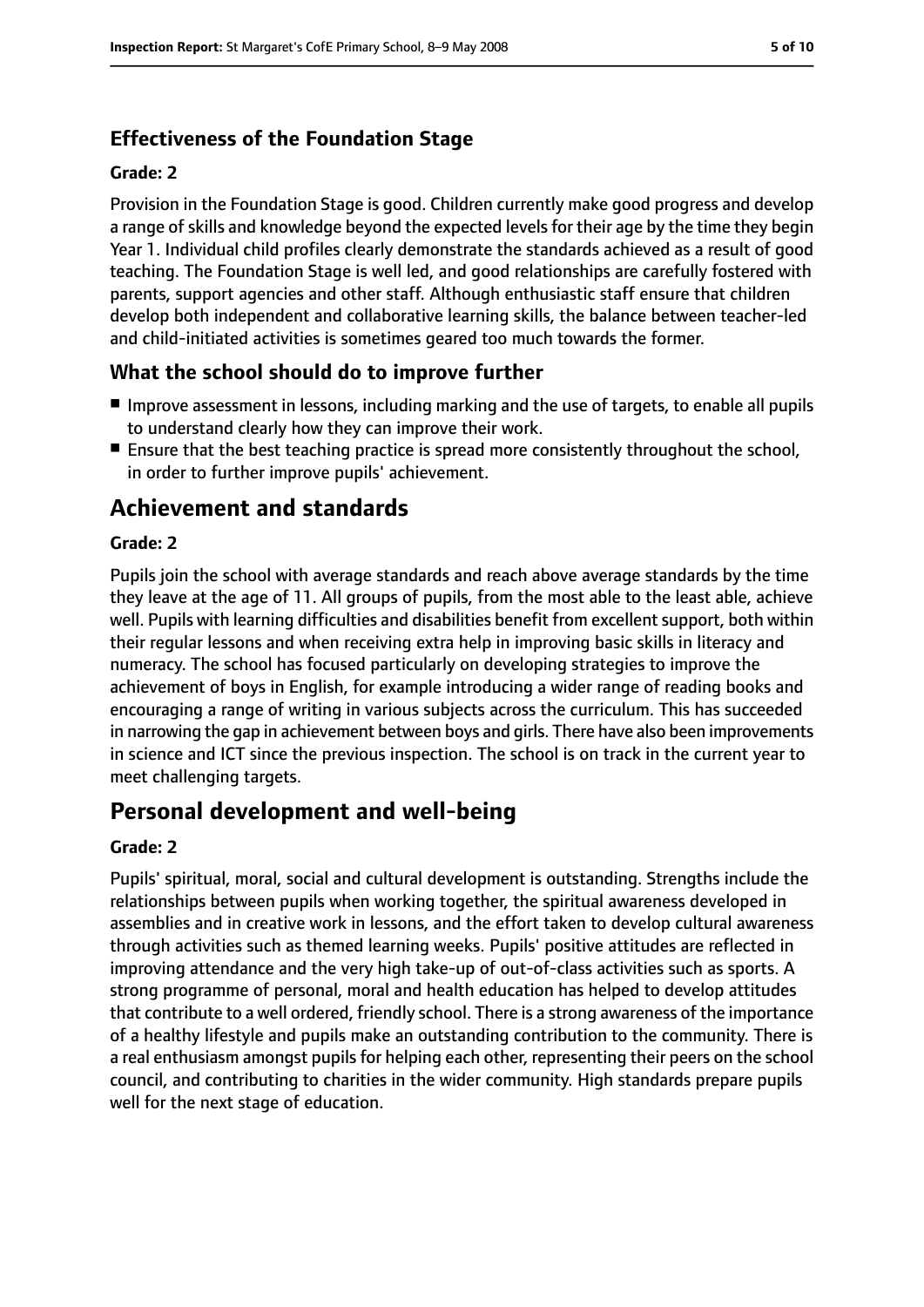# **Quality of provision**

# **Teaching and learning**

#### **Grade: 2**

Learners make good progress in most lessons because teachers often have high expectations and plan work of an appropriate level of challenge and pace to meet the needs of pupils with a wide range of ability. Pupils respond by taking good care with presentation of work, and are enthusiastic in lessons. This was very evident, for example, in a lesson on the environment in which the teacher's questioning and challenge to pupils' thinking fully engaged pupils and succeeded in extending both their knowledge and awareness of community issues. Occasionally lessons are satisfactory; then the learning is passive and much less stimulating. Whilst teachers often give good verbal feedback to pupils, the marking of work is sometimes not very constructive and pupils are unsure of how well they are really doing.

## **Curriculum and other activities**

#### **Grade: 1**

Pupils are enthusiastic about the curriculum, which offers a rich range of opportunities. There is an excellent take-up of the many clubs and other activities outside lessons, and outside trips are very popular. The school has an imaginative approach to developing modern foreign language skills, with younger as well as older pupils. Sports activities such as swimming, and creative subjects such as art and drama, have a high priority, and all Year 4 pupils receive instrumental tuition. The school gives a high priority to nurturing personal as well as academic qualities. Parents attest to the success of the rounded nature of the curriculum, as in the comment, 'My child is very happy. This is an example of how inclusion should work.'

## **Care, guidance and support**

#### **Grade: 2**

Pupils feel safe in school, and this reflects the high priority the school gives to ensuring robust child protection, risk assessment and other safety procedures. Academic support and guidance are not yet fully embedded in everyday teaching practice. For example, some pupils find their targets too easy or too hard. However, pupils also confirm that the school takes very good care of their personal needs. The school makes excellent use of itslinks with outside support agencies, for example in organising meetings with parents, and there is excellent personal care for vulnerable pupils.

# **Leadership and management**

#### **Grade: 2**

A large and enthusiastic leadership team, with an experienced and highly regarded headteacher at the helm, has high expectations for the school. This is exemplified in detailed planning for improvement. The drive for improvement has been successfully filtered down to middle managers, particularly the subject leaders, who monitor teaching and learning in their subject areas. Governorssupport and challenge the leadership as knowledgeable 'critical friends'. There are excellent links with outside support agencies and other schools. Although classes for older pupils are large, the school makes efficient use of resources by providing a good range of support staff to meet the needs of all pupils.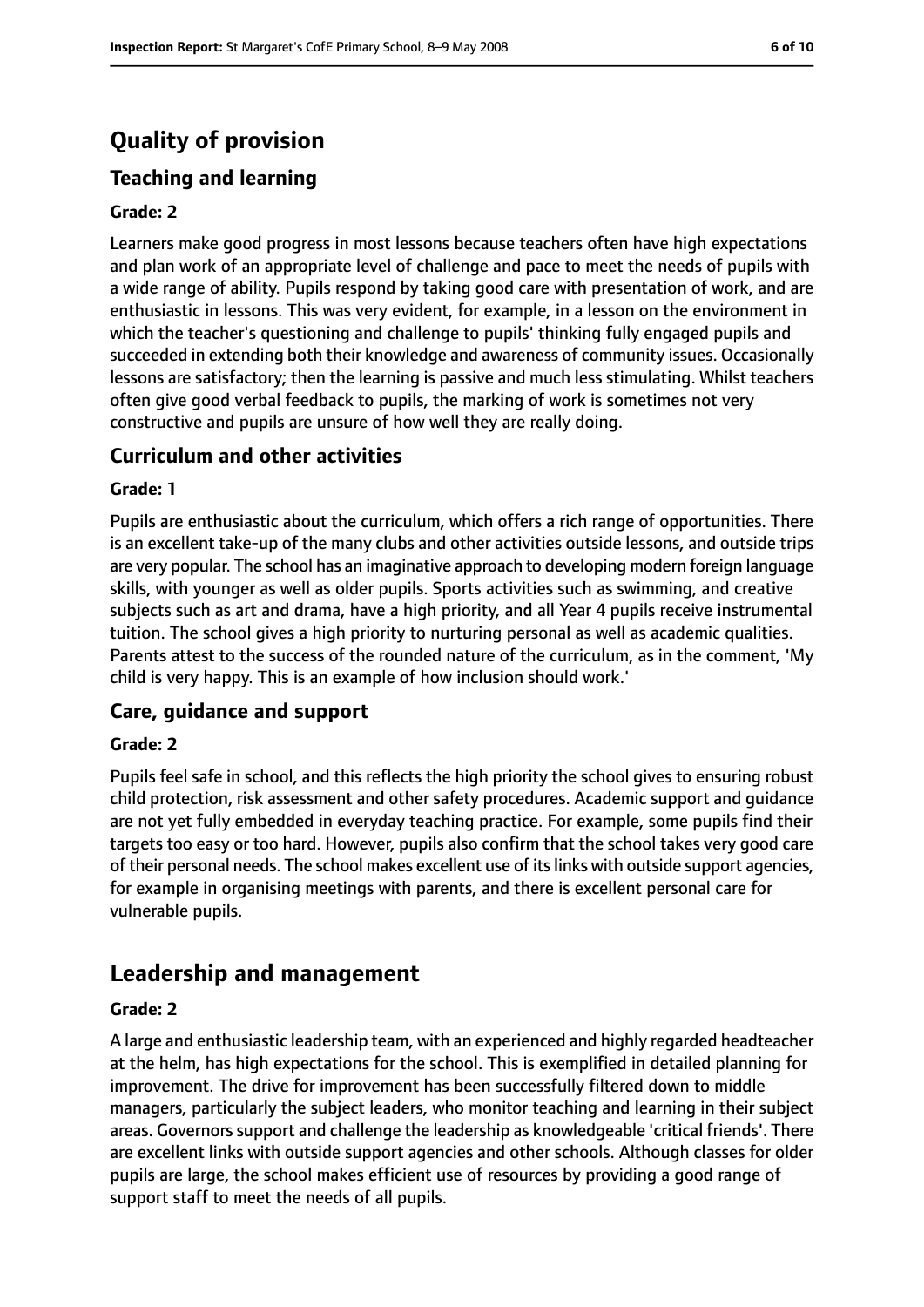**Any complaints about the inspection or the report should be made following the procedures set out in the guidance 'Complaints about school inspection', which is available from Ofsted's website: www.ofsted.gov.uk.**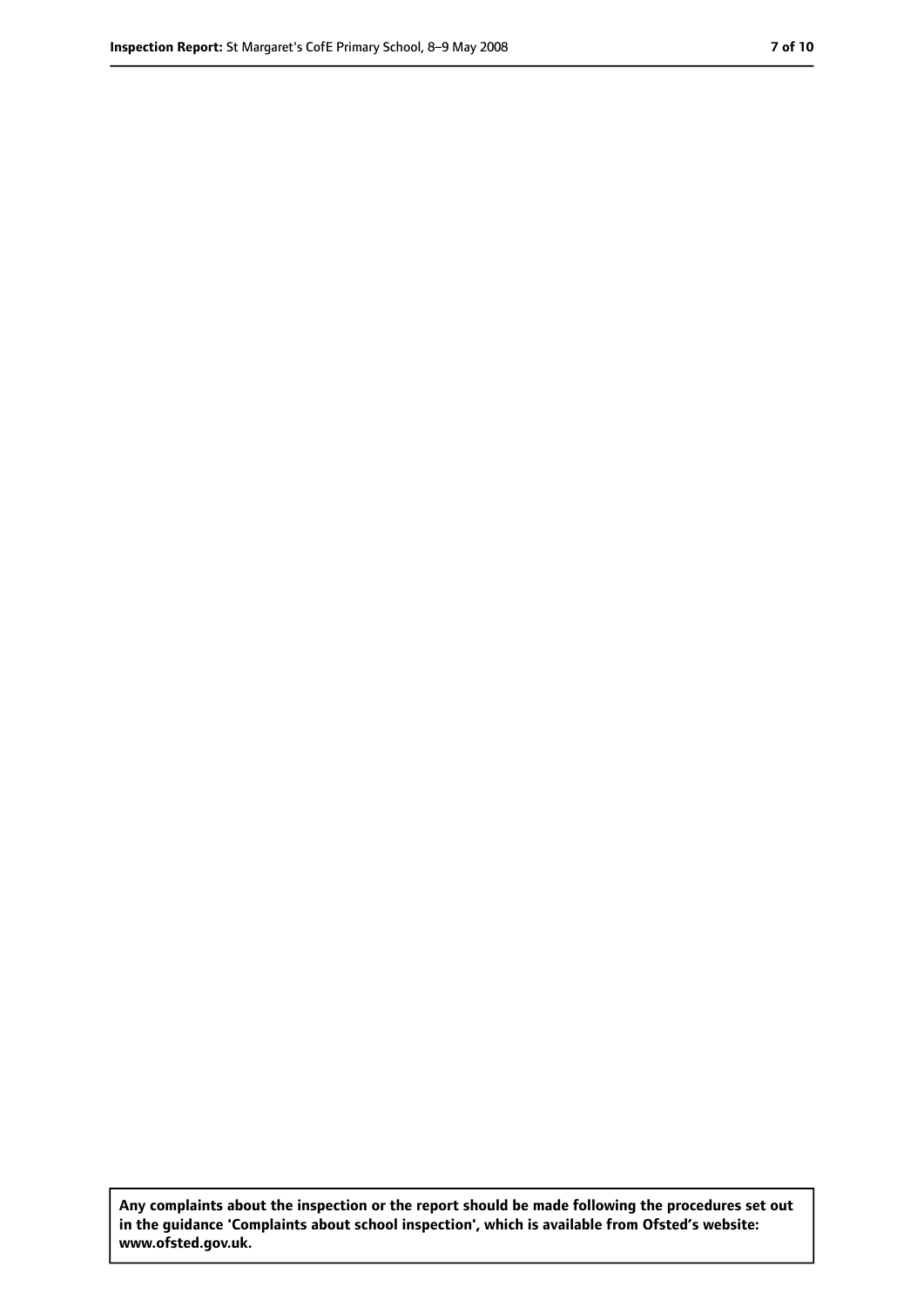# **Inspection judgements**

| $^{\backprime}$ Key to judgements: grade 1 is outstanding, grade 2 good, grade 3 satisfactory, and | <b>School</b>  |
|----------------------------------------------------------------------------------------------------|----------------|
| arade 4 inadeguate                                                                                 | <b>Overall</b> |

# **Overall effectiveness**

| How effective, efficient and inclusive is the provision of education, integrated<br>care and any extended services in meeting the needs of learners? |     |
|------------------------------------------------------------------------------------------------------------------------------------------------------|-----|
| Effective steps have been taken to promote improvement since the last<br>inspection                                                                  | Yes |
| How well does the school work in partnership with others to promote learners'<br>well-being?                                                         |     |
| The effectiveness of the Foundation Stage                                                                                                            |     |
| The capacity to make any necessary improvements                                                                                                      |     |

## **Achievement and standards**

| How well do learners achieve?                                                                               |  |
|-------------------------------------------------------------------------------------------------------------|--|
| The standards <sup>1</sup> reached by learners                                                              |  |
| How well learners make progress, taking account of any significant variations between<br>groups of learners |  |
| How well learners with learning difficulties and disabilities make progress                                 |  |

# **Personal development and well-being**

| How good is the overall personal development and well-being of the<br>learners?                                  |  |
|------------------------------------------------------------------------------------------------------------------|--|
| The extent of learners' spiritual, moral, social and cultural development                                        |  |
| The extent to which learners adopt healthy lifestyles                                                            |  |
| The extent to which learners adopt safe practices                                                                |  |
| How well learners enjoy their education                                                                          |  |
| The attendance of learners                                                                                       |  |
| The behaviour of learners                                                                                        |  |
| The extent to which learners make a positive contribution to the community                                       |  |
| How well learners develop workplace and other skills that will contribute to<br>their future economic well-being |  |

# **The quality of provision**

| How effective are teaching and learning in meeting the full range of the<br>learners' needs?          |  |
|-------------------------------------------------------------------------------------------------------|--|
| How well do the curriculum and other activities meet the range of needs<br>and interests of learners? |  |
| How well are learners cared for, guided and supported?                                                |  |

### **Annex A**

 $^1$  Grade 1 - Exceptionally and consistently high; Grade 2 - Generally above average with none significantly below average; Grade 3 - Broadly average to below average; Grade 4 - Exceptionally low.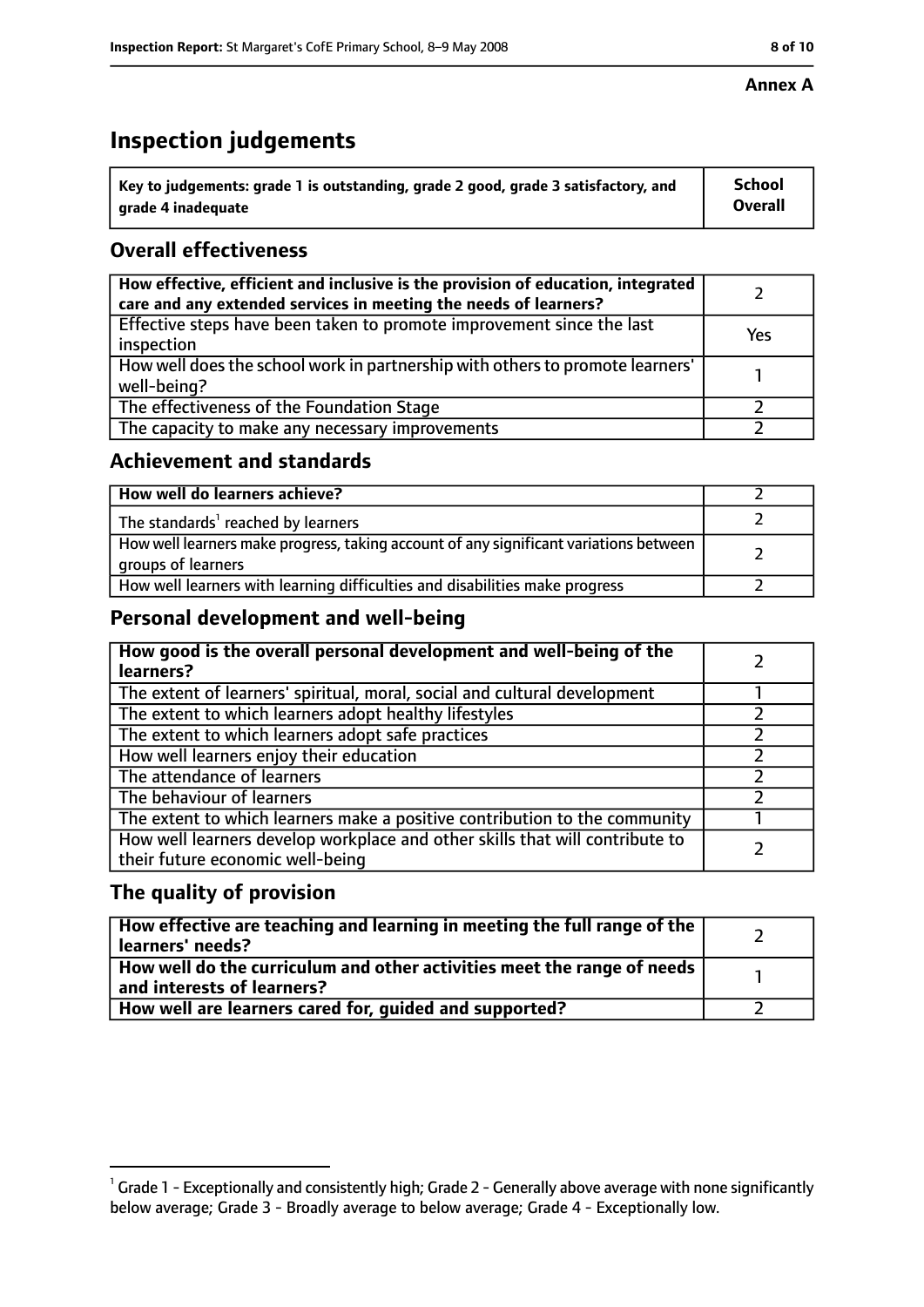# **Leadership and management**

| How effective are leadership and management in raising achievement<br>and supporting all learners?                                              |           |
|-------------------------------------------------------------------------------------------------------------------------------------------------|-----------|
| How effectively leaders and managers at all levels set clear direction leading<br>to improvement and promote high quality of care and education |           |
| How effectively leaders and managers use challenging targets to raise standards                                                                 |           |
| The effectiveness of the school's self-evaluation                                                                                               |           |
| How well equality of opportunity is promoted and discrimination tackled so<br>that all learners achieve as well as they can                     |           |
| How effectively and efficiently resources, including staff, are deployed to<br>achieve value for money                                          |           |
| The extent to which governors and other supervisory boards discharge their<br>responsibilities                                                  |           |
| Do procedures for safequarding learners meet current government<br>requirements?                                                                | Yes       |
| Does this school require special measures?                                                                                                      | <b>No</b> |
| Does this school require a notice to improve?                                                                                                   | No        |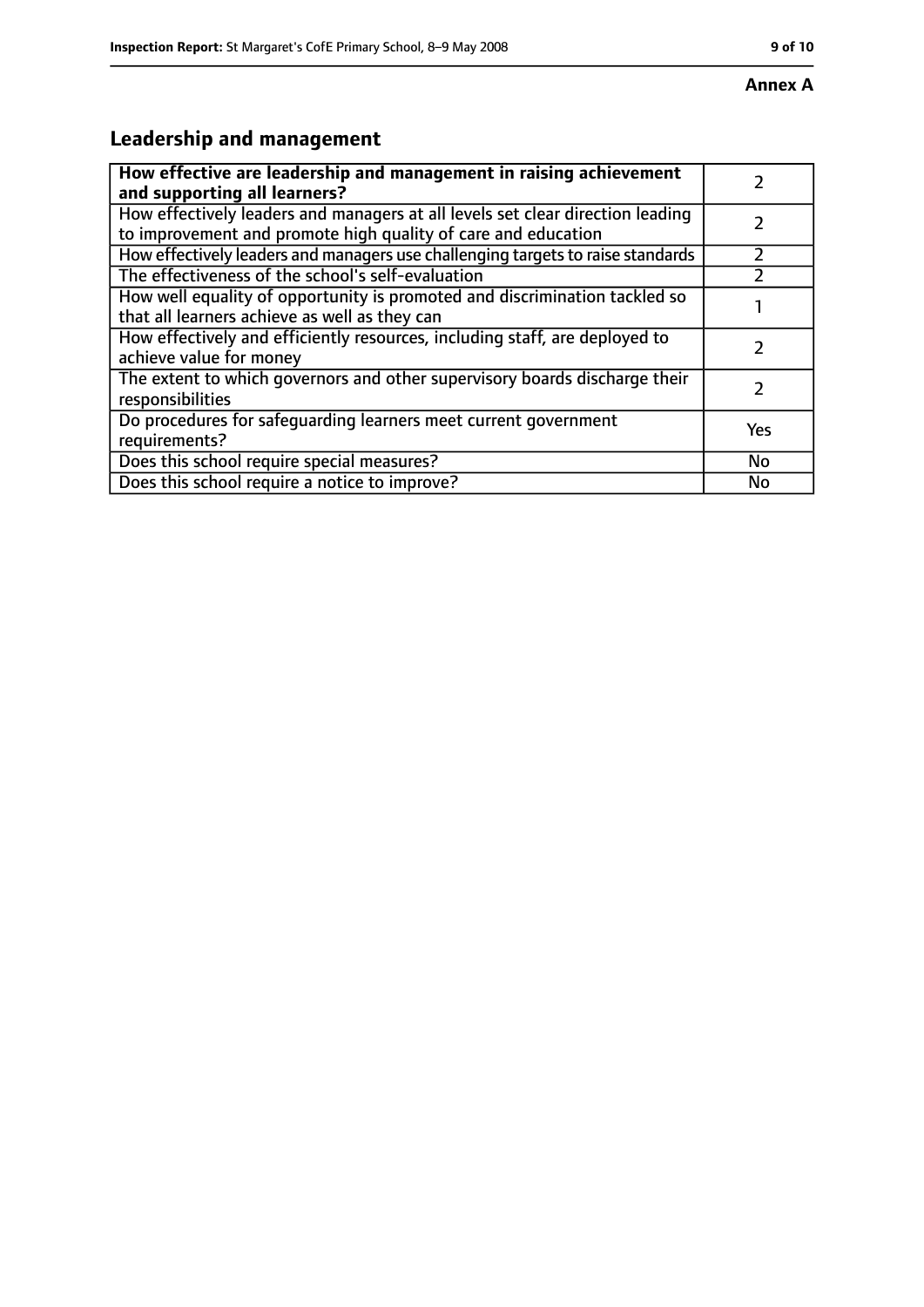#### **Text from letter to pupils explaining the findings of the inspection**

9 May 2008 Dear Pupils Inspection of St Margaret's C of E Primary School, Arundel Road, Angmering, Littlehampton BN16 4LP Thank you for welcoming us so politely and positively when we visited your school recently. We greatly enjoyed the opportunity to see most of you in lessons, in assemblies or enjoying yourself at break and lunchtimes. We were very impressed with the positive way in which you represented the school when we had the opportunity to talk to you. St Margaret's gives you a good education. Both you and your parents have told us this, and we have seen it for ourselves. You do well in your lessons, and, when you take tests, you often do better than children in many other schools. We agree with you that you are well looked after, that you behave well and enjoy school, and that your teachers teach you well. You were very enthusiastic when telling us about some of the things you enjoy doing most, such as taking part in after-school clubs and going on trips. The school also looks after those of you with particular difficulties extremely well. Mr Boreham leads the school very well. He is very enthusiastic and keen for you to make as much progress as possible. The other teachers and adults in the school also work hard to help you do well in your work and make you feel safe in school. Your positive attitude towards learning is already helping you to make good progress. We have asked the school to also help you more in two particular ways. One is to use your targets more, and mark your work better, so that you have a clearer idea of how to further improve your work. The other is for teachers to share more ideas on how they can help you learn even better in lessons. Once again, thank you for your warm welcome. Good luck for the future. John Laver Lead inspector